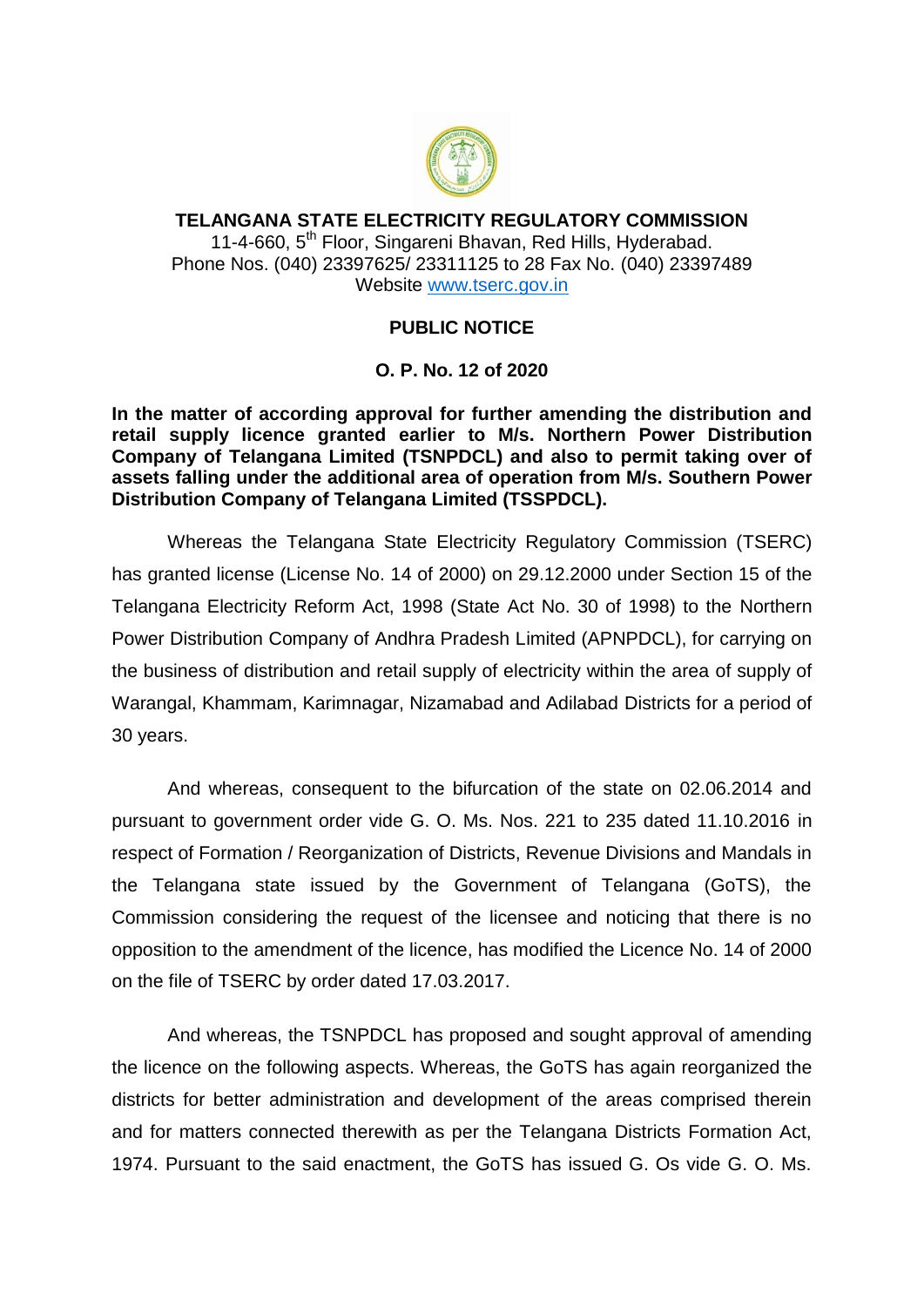No. 18, Revenue (DA – CMRF) Department dated 16.02.2019 for formation of Mulugu District duly reorganizing the existing Jayashankar (Bhupalpalli). Further the GoTS have issued orders for transfer of Gundala Mandal from Jangaon District to Bhongir Revenue Division of Yadadri Bhongir District in G. O. Ms. No. 20, Revenue (DA – CMRF) Department dated 23.02.2019.

And whereas the above, 17 districts which were under jurisdiction of TSNPDCL have been reorganized to 18 districts as shown below:

1) Warangal Urban, 2) Warangal Rural, 3) Jayashankar (Bhupalpalli), 4) **Mulugu,** 5) Jangoan, 6) Mahabubabad, 7) Karimnagar, 8) Jagitial, 9) Peddapalli, 10) Rajanna (Sircilla), 11) Khammam, 12) Badradri (Kothagudem), 13) Nizamabad, 14) Kamareddy, 15) Adilabad, 16) Mancherial, 17) Nirmal and 18) Komaram Bheem (Asifabad).

Whereas the the GoTS have also issued orders for transfer of Gundala Mandal from Jangaon District to Bhongir Revenue Division of Yadadri Bhongri District. In the above process, the following mandal of Janagaon of TSNPDCL are assigned to TSSPDCL.

| Mandal Name | Earlier District (Discom) | New District (Discom)         |
|-------------|---------------------------|-------------------------------|
| Gundala     | Jangaon (TSNPDCL)         | Yadadri Bhuvanagiri (TSSPDCL) |

Now therefore the TSNPDCL has sought the following amendment.

"Amending the area of "Warangal Urban, Warangal Rural, Jayashankar (Bhupalpalli), Jangoan, Mahabubabad, Karimnagar, Jagitial, Peddapalli, Rajanna (Sircilla), Khammam, Badradri (Kothagudem), Nizamabad, Kamareddy, Adilabad, Mancherial, Nirmal, Komaram Bheem (Asifabad) districts including cantonment, aerodrome, fortresses, arsenal, dockyard or camp or any building or place in occupation of Central Government for defence purposes and without however affecting the rights of any other licensee or exemption holder, as the case may be, under section 14 of Electricity Act, 2003 and by replacing with "Warangal Urban, Warangal Rural, Jayashankar (Bhupalpalli), Mulugu, Jangoan, Mahabubabad, Karimnagar, Jagitial, Peddapalli, Rajanna (Sircilla), Khammam, Badradri (Kothagudem), Nizamabad, Kamareddy, Adilabad, Mancherial, Nirmal, Komaram Bheem (Asifabad) districts including cantonment, aerodrome, fortresses, arsenal,